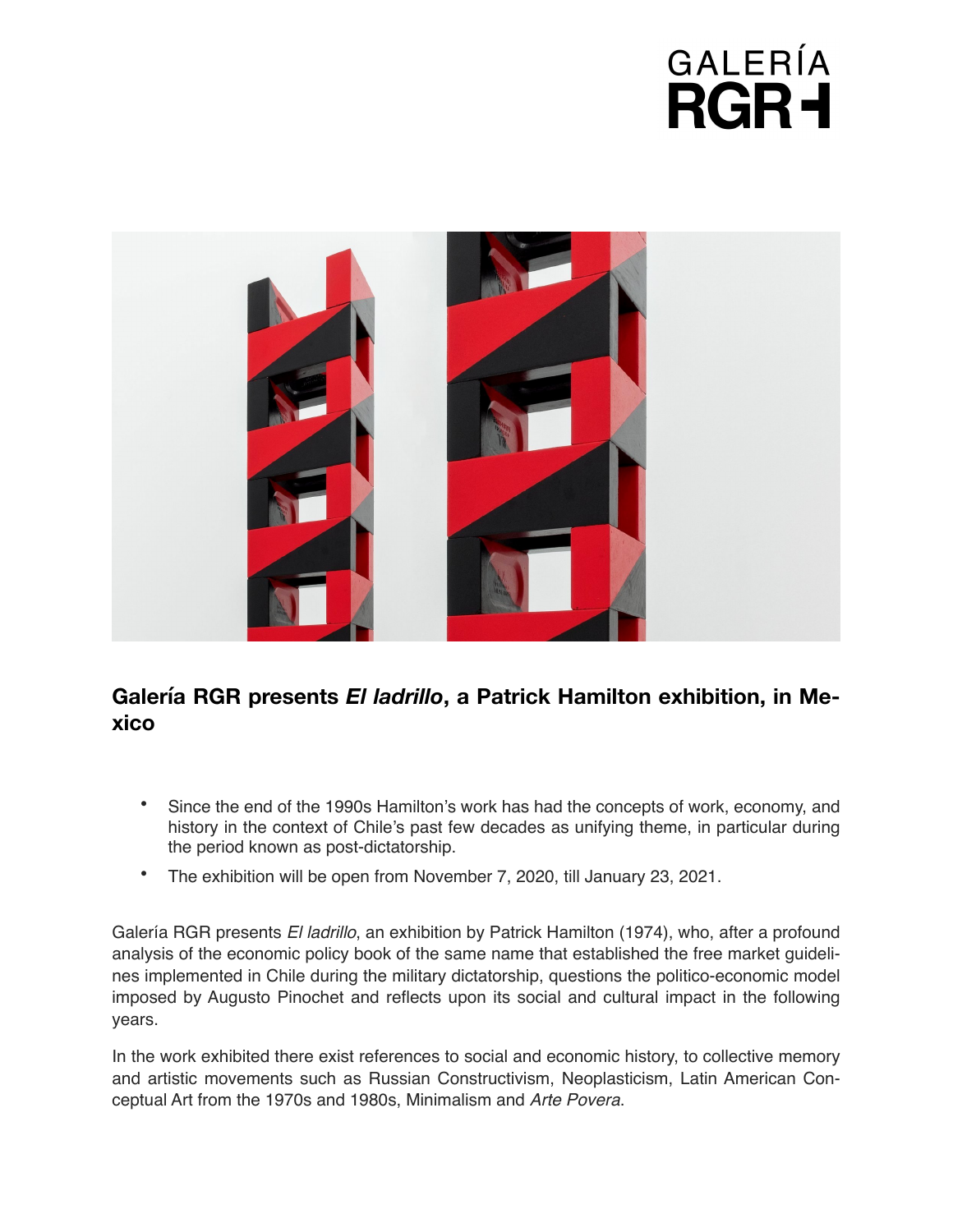As part of keeping the coherence of his critical discourse on politics and economics, Hamilton works with simple materials, which is why in this exhibition he employs elements proper to the construction sector, such as saws, gloves, bricks and sandpaper, in order to create –poetically– simple compositions. Simultaneously, he reformulates the understanding of certain concepts such as balance/unbalance, equality/inequality, regulation/deregulation, and individual/community. The word "brick" is taken in its different connotations: the title of the book, as expression of the housing market crisis (also known as the Subprime Crisis) detonated in 2008, as well as in its material and utilitarian dimension.

For Hamilton, "neoliberalism and the great economic crisis launched by neoliberal ideology is something present in our everyday lives in many parts of the world. In Chile, the social disturbances from last year was related to the crisis of a model based upon extreme individualism and that lack of social and economic rights promoted by neoliberalism. The topic of economics crosses our entire lives."

The exhibition is composed by three series. The first, *The Chicago Boys Project* (2018-2019) is articulated around unedited photographs that, in the style of still life paintings, combine documents printed in red paper, workers' gloves painted black, and objects such as a goods transport network and false gold chains, assembled like "constellations". The files – photographs, press clippings, book covers and letters – document and narrate, in fragmentary form, what was the most important ideological conflict in the world of the past decades, in the context of the Cold War: the battle for economic thought, and from it, the way our societies are modeled.

Another series of works that also meditate on the history of painting and the conditions of work in our societies are the *Abrasive paintings* (2015-present). The formalist character of these works is granted by the history of Constructivism, Concrete Art, and Suprematism, particularly Kazimir Malevich's *Black Square* (1915). Hamilton's collages, built with acrylic and black or white sandpaper, are the most direct reference to certain characteristics of Malevich's painting. The grid formed by the sandpaper, likened to the patterns of walls and pavement, additional to their monochrome aspect, speaks of an extensible "pictoric" surface, and thus suggests the idea of continuity, of infinity, as much as it manifests the will of restricting the means used as much as possible, in an economy that is both formal and conceptual.

Art created with work tools has been a constant in Hamilton's career. *Sculptures with tools*  (1998-present) is a group of pieces where manual tools (saws, spiked sticks, machetes, spatulas, etc.) are intervened and manipulated so as to reference the precarity of the world of labor and workers, in opposition to the source of wealth they represent for the business sector. In the beginning, Hamilton painted or coated tools with colored paper or geometric designs to present them as if they were sculptures, occupying and intervening specific sites or as small exercises upon pedestals. Afterwards, he changed the original materiality of the tools and began to use copper, since, apart from its relation with art history – as the work of Joseph Beuys or Donald Judd shows – is also the backbone of the Chilean economy.